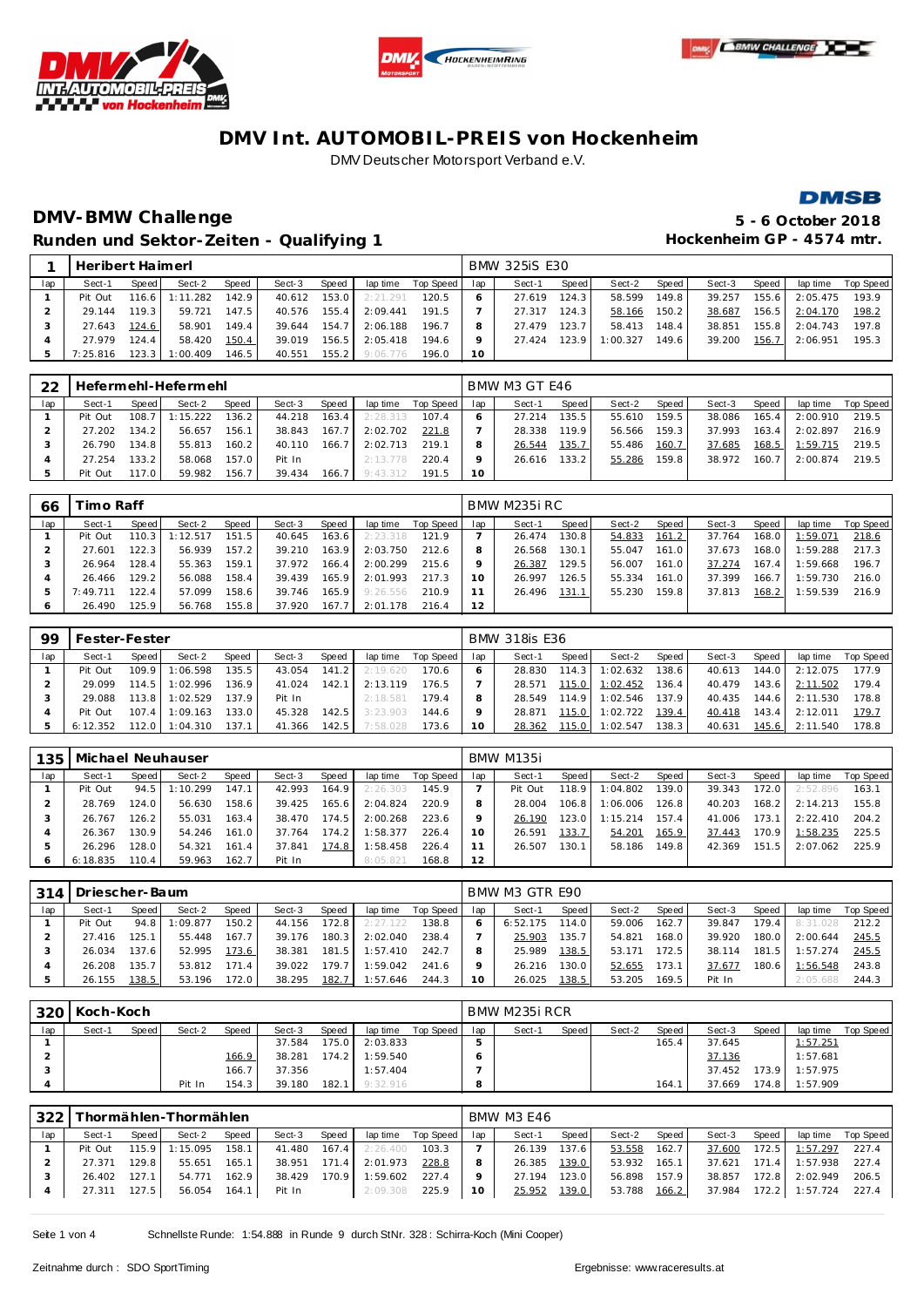





### **DMSB**

# **DMV-BMW Challenge 5 - 6 October 2018**

Runden und Sektor-Zeiten - Qualifying 1 **Bunden and Sektor-Zeiten - Qualifying 1 Hockenheim GP** - 4574 mtr.

|  |  |  | 5   Pit Out 133.5   54.234 164.1   37.967 172.0   9:00.936 225.5   11   26.699 138.3   56.785 159.1   Pit In |  |  |  | $2:30.290$ 227.4 |  |
|--|--|--|--------------------------------------------------------------------------------------------------------------|--|--|--|------------------|--|
|  |  |  | 6 26.210 138.8 53.672 166.2 37.753 173.1 1:57.635 227.8 12                                                   |  |  |  |                  |  |

| 323 | Thomas Kessel |         |          |              |        |       |          |           |     | BMW M3 GTR 3.0 E36 |        |        |       |        |       |          |           |
|-----|---------------|---------|----------|--------------|--------|-------|----------|-----------|-----|--------------------|--------|--------|-------|--------|-------|----------|-----------|
| lap | Sect-1        | Speed I | Sect-2   | <b>Speed</b> | Sect-3 | Speed | lap time | Top Speed | lap | Sect-1             | Speed  | Sect-2 | Speed | Sect-3 | Speed | lap time | Top Speed |
|     | Pit Out       | 101.2   | 1:10.122 | 153.2        | 42.725 | 173.1 | 2:24.762 | 134.3     |     | 26.202             | 135.8  | 54.638 | 166.4 | 37.838 | 177.0 | 1:58.678 | 228.3     |
|     | 27.638        | 131.5   | 55.322   | 167.2        | 38.773 | 175.0 | 2:01.733 | 222.2     |     | 6:12.814           | 126.31 | 55.596 | 168.0 | 38.334 | 172.2 | 7:46.744 | 224.5     |
|     | 26.785        | 134.5   | 55.187   | 165.4        | 38.155 | 177.3 | 2:00.127 | 226.4     |     | 26.527             | 135.31 | 54.675 | 163.1 | 38.756 | 175.3 | 1:59.958 | 228.3     |
|     | 27.445        | 128.3   | 55.132   | 166.4        | 38.082 | 176.2 | 2:00.659 | 227.4     |     | 26.751             | 30.6   | 55.752 | 161.9 | Pit In |       | 2:07.173 | 217.7     |

| 325 | Dominic Moret |       |        |       |          |       |          |           |     | <b>BMW 325iS E30</b> |       |          |       |        |       |          |           |
|-----|---------------|-------|--------|-------|----------|-------|----------|-----------|-----|----------------------|-------|----------|-------|--------|-------|----------|-----------|
| lap | Sect-1        | Speed | Sect-2 | Speed | Sect-3   | Speed | lap time | Top Speed | lap | Sect-1               | Speed | Sect-2   | Speed | Sect-3 | Speed | lap time | Top Speed |
|     | Pit Out       |       |        | 116.1 | 44.265   | 149.4 | 2:37.660 | 128.9     | 6   |                      |       | Pit In   | 143.0 | Pit In |       | 2:21.993 | 185.9     |
|     |               |       |        | 141.9 | 42.730   | 148.1 | 2:15.936 | 187.5     |     | Pit Out              | 119.1 | 1:02.373 | 144.4 | 40.937 | 149.0 | 3:00.107 | 185.2     |
|     |               |       |        | 143.6 | 41.899   | 150.0 | 2:16.258 | 182.7     | 8   |                      |       |          | 137.2 | 41.367 | 149.4 | 2:12.501 | 184.0     |
|     |               |       |        | 144.4 | 41.558   | 150.0 | 2:13.152 | 185.6     |     | 28.945               | 120.  | 1:01.614 | 143.2 | 41.101 | 149.6 | 2:11.660 | 184.9     |
|     | Pit Out       |       | Pit In | 145.6 | 1:03.672 | 143.6 | 9:30.984 | 173.4     | 10  |                      |       |          |       |        |       |          |           |

| 327 | Jörg Dümmler |       |         |       |        |       |          |           |     | BMW M140i V8 |       |        |       |        |       |          |           |
|-----|--------------|-------|---------|-------|--------|-------|----------|-----------|-----|--------------|-------|--------|-------|--------|-------|----------|-----------|
| lap | Sect-1       | Speed | Sect-2  | Speed | Sect-3 | Speed | lap time | Top Speed | lap | Sect-1       | Speed | Sect-2 | Speed | Sect-3 | Speed | lap time | Top Speed |
|     | Pit Out      | 99.3  | :12.740 | 130.6 | 47.354 | 171.2 | 2:30.938 | 134.3     |     | 26.665       | 132.0 | 55.371 | 165.1 | 38.723 | 174.8 | 2:00.759 | 219.1     |
|     | 28.054       | 121.9 | 58.385  | 165.9 | 39.964 | 176.8 | 2:06.403 | 217.3     |     | 26.096       | 132.4 | 53.922 | 162.4 | 38.339 | 175.0 | 1:58.357 | 229.3     |
|     | 26.564       | 119.9 | 55.940  | 168.0 | 38.789 | 174.8 | 2:01.293 | 228.8     |     | 26.861       | 107.5 | 54.848 | 165.6 | 39.159 | 177.6 | 2:00.868 | 226.4     |
|     | 26.523       | 128.7 | 55.773  | 159.1 | Pit In |       | 2:12.612 | 230.8     |     | 26.383       | 127.2 | 54.077 | 157.0 | 38.617 | 176.2 | 1:59.077 | 228.3     |
|     | Pit Out      | 114.8 | :05.903 | 143.8 | 41.074 | 169.5 | 9:26.751 | 128.4     | 10  | 26.022       | 135.2 | 55.192 | 168.0 | 38.343 | 176.8 | 1:59.557 | 213.0     |

| 328 | Schirra-Koch |       |               |       |        |       |          |           |     | Mini Cooper Mini Turbo GTR |       |        |       |        |       |          |           |
|-----|--------------|-------|---------------|-------|--------|-------|----------|-----------|-----|----------------------------|-------|--------|-------|--------|-------|----------|-----------|
| lap | Sect-1       | Speed | Sect-2        | Speed | Sect-3 | Speed | lap time | Top Speed | lap | Sect-1                     | Speed | Sect-2 | Speed | Sect-3 | Speed | lap time | Top Speed |
|     | Pit Out      |       | 99.0 1:14.892 | 128.1 | 45.010 | 130.9 | 2:32.079 | 121.8     |     | Pit Out                    | 132.5 | 54.184 | 163.4 | 36.923 | 173.9 | 6:14.194 | 218.6     |
|     | 30.849       | 114.3 | 1:02.597      | 147.3 | 38.454 | 159.3 | 2:11.900 | 176.8     |     | 25.750                     | 136.2 | 53.178 | 165.9 | 36.519 | 173.9 | 1:55.447 | 220.4     |
|     | 27.449       | 130.0 | 54.143        | 164.6 | Pit In |       | 2:05.935 | 224.1     |     | 25.802                     | 135.2 | 54.315 | 161.9 | 37.000 | 174.2 | 1:57.117 | 220.9     |
|     | Pit Out      | 96.0  | 55.161        | 165.4 | 37.109 | 171.2 | 2:53.771 | 218.2     |     | 25.672                     | 137.9 | 52.781 | 166.9 | 36.435 | 173.6 | 1:54.888 | 219.5     |
|     | 25.825       | 138.5 | Pit In        |       | Pit In |       | 6:05.772 | 220.9     | 10  | 25.657                     | 138.5 | 53.009 | 166.9 | 36.803 | 175.0 | 1:55.469 | 223.1     |

| 334 | Sepp Römer |         |        |       |        |       |          |           |     | BMW AVP GTR 2.5 E36 |         |          |       |        |        |          |           |
|-----|------------|---------|--------|-------|--------|-------|----------|-----------|-----|---------------------|---------|----------|-------|--------|--------|----------|-----------|
| lap | Sect-1     | Speed I | Sect-2 | Speed | Sect-3 | Speed | lap time | Top Speed | lap | Sect-1              | Speed I | Sect-2   | Speed | Sect-3 | Speed  | lap time | Top Speed |
|     | Pit Out    | 121.5   | 56.957 | 161.2 | 39.030 | 170.9 | 2:00.252 | 214.7     |     | 26.112              | 137.8   | 53.934   | 167.4 | 37.081 | 175.9  | 1:57.127 | 221.3     |
|     | 27.610     | 130.3   | 55.683 | 165.9 | 37.981 | 172.8 | 2:01.274 | 218.2     |     | 25.995              | 134.8   | 1:01.642 | 127.2 | Pit In |        | 2:20.166 | 169.5     |
|     | 26.691     | 136.9   | 54.704 | 168.5 | 37.048 | 174.8 | 1:58.443 | 220.9     | 8   | Pit Out             | 128.01  | 56.882   | 158.8 | 38.129 | 172.8  | 3:05.744 | 218.6     |
|     | 26.534     | 125.7   | 54.118 | 168.2 | Pit In |       | 2:03.533 | 219.1     |     | 26.298              | 134.0   | 54.865   | 166.9 | 37.322 | 173.61 | 1:58.485 | 220.9     |
|     | Pit Out    | 132.2   | 55.093 | 165.9 | 37.853 | 173.4 | 9:50.192 | 218.2     | 10  |                     |         |          |       |        |        |          |           |

|     | 335 Marc Peeters |       |          |       |        |       |          |               |     | BMW 335i E90 |       |        |       |        |       |          |           |
|-----|------------------|-------|----------|-------|--------|-------|----------|---------------|-----|--------------|-------|--------|-------|--------|-------|----------|-----------|
| lap | Sect-1           | Speed | Sect-2   | Speed | Sect-3 | Speed | lap time | Top Speed     | lap | Sect-1       | Speed | Sect-2 | Speed | Sect-3 | Speed | lap time | Top Speed |
|     | Pit Out          | 85.6  | 1:16.760 | 132.2 | Pit In |       | 2:46.899 | <u> 125.7</u> |     |              |       |        |       |        |       |          |           |

| 341 | Cerny-Sternkopf |                    |          |       |        |       |          |           |     | BMW 328i E36 |        |        |       |        |       |          |           |
|-----|-----------------|--------------------|----------|-------|--------|-------|----------|-----------|-----|--------------|--------|--------|-------|--------|-------|----------|-----------|
| lap | Sect-1          | Speed I            | Sect-2   | Speed | Sect-3 | Speed | lap time | Top Speed | lap | Sect-1       | Speed  | Sect-2 | Speed | Sect-3 | Speed | lap time | Top Speed |
|     | Pit Out         | $113.3 \text{ J}$  | 1:17.070 | 122.4 | 47.368 | 152.5 | 2:34.350 | 107.2     |     | 26.905       | 124.1  | 57.975 | 149.8 | 39.194 | 160.5 | 2:04.074 | 207.7     |
|     |                 |                    |          | 149.4 | 39.349 | 160.2 | 2:08.427 | 204.5     |     | 26.850       | 123.1  | 57.641 | 149.8 | 38.629 | 161.7 | 2:03.120 | 207.7     |
|     | 27.615          | 123.6              | 58.436   | 150.0 | 39.428 | 158.4 | 2:05.479 | 208.1     |     | 26.669       | 122.61 | 58.944 | 147.7 | 41.312 | 160.5 | 2:06.925 | 210.9     |
|     | 27.676          | 123.4              | 58.225   | 152.5 | 38.496 | 160.7 | 2:04.397 | 206.5     |     | 26.805       | 123.1  | 57.582 | 152.8 | 39.843 | 160.0 | 2:04.230 | 207.3     |
|     | 7:25.932        | 119.7 <sub>1</sub> | 59.207   | 150.2 | 40.164 | 159.8 | 9:05.303 | 204.5     | 10  | 26.971       | 124.4  | 57.977 | 151.3 | 38.671 | 157.9 | 2:03.619 | 206.5     |

| 348 |         | Nick Hancke<br>Speed<br>Speed<br>Sect-2<br>Sect-3<br>Speed<br>lap time<br>126.0<br>92.3<br>1:17.734<br>132.7<br>45.610 |          |       |        |                    |          |           |         | BMW 325iS Evo |       |        |       |        |                    |          |           |
|-----|---------|------------------------------------------------------------------------------------------------------------------------|----------|-------|--------|--------------------|----------|-----------|---------|---------------|-------|--------|-------|--------|--------------------|----------|-----------|
| lap | Sect-1  |                                                                                                                        |          |       |        |                    |          | Top Speed | lap     | Sect-1        | Speed | Sect-2 | Speed | Sect-3 | Speed              | lap time | Top Speed |
|     | Pit Out |                                                                                                                        |          |       |        |                    | 2:35.804 | 126.9     |         | 27.619        | 124.9 | 58.210 | 153.2 | 38.087 | 158.4              | 2:03.916 | 198.5     |
|     | 31.349  | 109.4                                                                                                                  | 1:06.542 | 142.3 | 41.264 | 143.2              | 2:19.155 | 166.9     |         | 27.296        | 125.3 | 57.158 | 154.5 | 38.155 | 158.6              | 2:02.609 | 200.0     |
|     | 29.116  | 115.8                                                                                                                  | 1:04.425 | 141.4 | 40.682 | 154.7 <sub>1</sub> | 2:14.223 | 153.4     |         | 26.993        | 123.0 | 57.644 | 154.1 | 38.398 | 156.3 <sub>1</sub> | 2:03.035 | 198.5     |
|     | 28.580  | 119.7                                                                                                                  | 1:00.778 | 153.8 | Pit In |                    | 2:14.473 | 180.3     | $\circ$ |               |       |        |       |        |                    | 2:02.964 |           |
|     | Pit Out | 121.6                                                                                                                  | 58.320   | 154.7 | 38.556 | 155.2              | 8:33.409 | 199.6     | 10      |               |       |        |       |        |                    | 2:03.385 |           |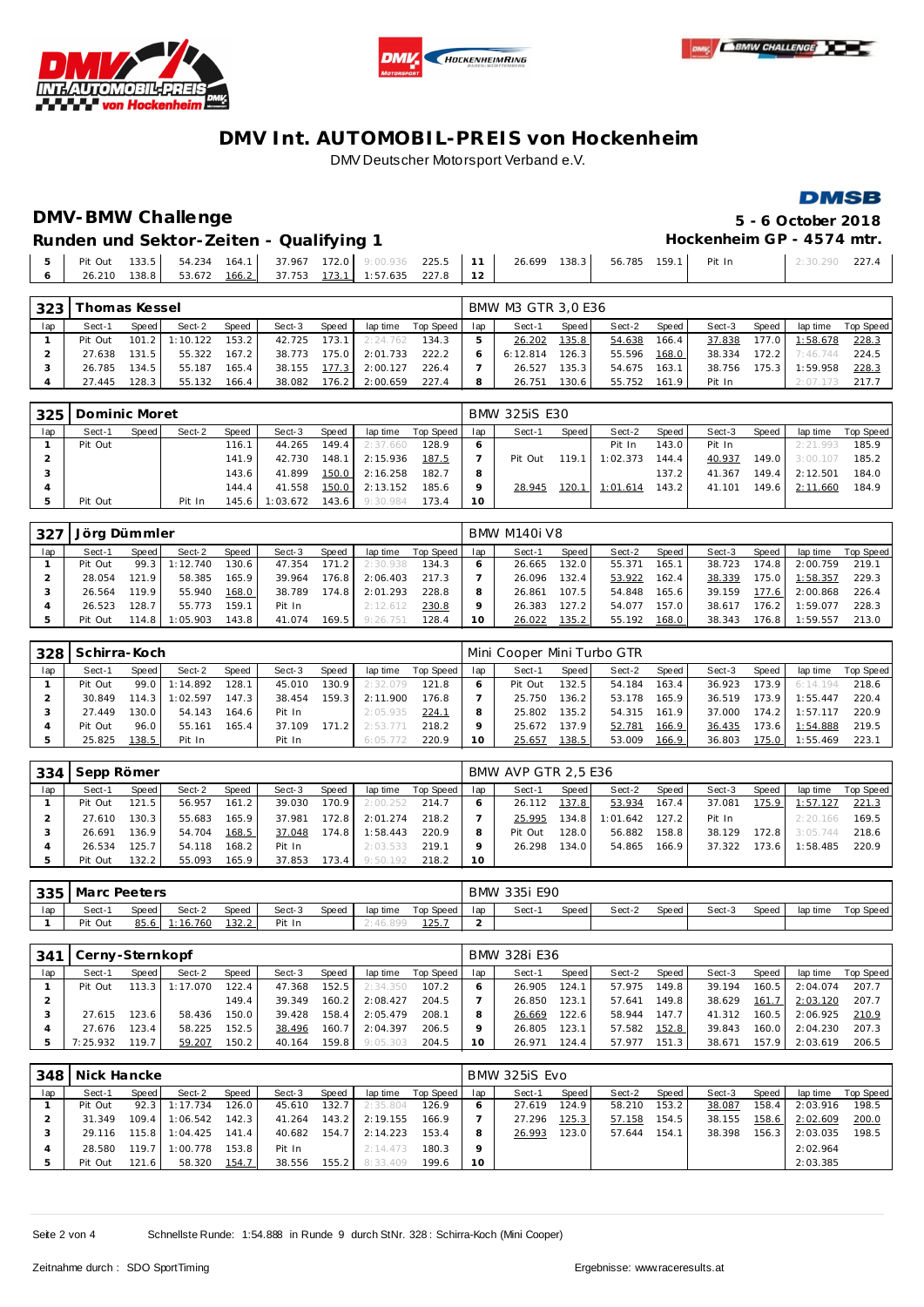







# **DMV-BMW Challenge 5 - 6 October 2018** Runden und Sektor-Zeiten - Qualifying 1 **and Sektor-Zeiten - Qualifying 1 Hockenheim GP** - 4574 mtr.

| 354 | Marc David Müller |         |          |       |        |       |          |           |     | <b>BMW 325iS E46</b> |         |          |       |        |       |                |           |
|-----|-------------------|---------|----------|-------|--------|-------|----------|-----------|-----|----------------------|---------|----------|-------|--------|-------|----------------|-----------|
| lap | Sect-1            | Speed I | Sect-2   | Speed | Sect-3 | Speed | lap time | Top Speed | lap | Sect-1               | Speed I | Sect-2   | Speed | Sect-3 | Speed | lap time       | Top Speed |
|     | Pit Out           | 111.9   | 1:04.514 | 141.4 | 40.748 | 150.4 | 2:14.270 | 166.7     |     | 6:51.033             | 116.5   | 1:03.655 | 143.2 | 40.795 | 153.4 | 8:35.483       | 190.8     |
|     | 28.158            | 118.9   | 59.898   | 146.7 | 39.808 | 150.6 | 2:07.864 | 193.2     |     | 27.150               | 122.3   | 1:02.279 | 111.6 | 42.437 |       | 153.6 2:11.866 | 200.7     |
|     | 27.758            | 117.4   | 59.395   | 147.7 | 39.260 | 150.0 | 2:06.413 | 193.9     |     | 27.445               | 120.1   | 59.222   | 146.1 | 40.018 | 153.6 | 2:06.685       | 197.8     |
|     | 27.604            | 119.7   | 59.144   | 146.9 | 38.876 | 154.3 | 2:05.624 | 194.2     |     | 27.192               | 120.4   | 58.948   | 148.6 | 38.923 | 154.9 | 2:05.063       | 198.5     |
|     | 27.275            | 119.5   | 58.825   | 146.7 | 39.628 | 153.0 | 2:05.728 | 196.0     |     | 28.172               | 121.1   | 59.222   | 149.2 | Pit In |       | 2:11.865       | 198.2     |

| 355 | Ullrich Tappe |         |          |                    |        |       |          |           |     | <b>BMW 325iS E36</b> |       |          |         |        |       |          |           |
|-----|---------------|---------|----------|--------------------|--------|-------|----------|-----------|-----|----------------------|-------|----------|---------|--------|-------|----------|-----------|
| lap | Sect-1        | Speed I | Sect-2   | Speed              | Sect-3 | Speed | lap time | Top Speed | lap | Sect-1               | Speed | Sect-2   | Speed I | Sect-3 | Speed | lap time | Top Speed |
|     | Pit Out       | 105.7   | 1:17.896 | 127.8              | 43.359 | 142.1 | 2:32.445 | 126.6     |     | 28.066               | 120.4 | 1:00.476 | 142.5   | 39.741 | 154.1 | 2:08.283 | 198.9     |
|     | 29.112        | 118.2   | 1:01.872 | 146.7              | 41.542 | 149.2 | 2:12.526 | 193.9     |     | 28.007               | 120.5 | 58.803   | 149.6   | 39.789 | 153.4 | 2:06.599 | 199.6     |
|     | 29.078        | 1195    | 1:00.643 | 145.9              | 41.122 | 152.8 | 2:10.843 | 196.7     |     | 28.317               | 120.8 | 59.173   | 149.6   | 39.650 | 150.6 | 2:07.140 | 200.0     |
|     | 28.635        | 120.3   | 1:00.211 | 148.6              | 40.387 | 153.2 | 2:09.233 | 198.2     |     | 27.980               | 118.2 | 1:02.291 | 137.6   | Pit In |       | 2:18.229 | 169.0     |
|     | 7:07.611      | 117.1   | 1:01.293 | 148.6 <sub>1</sub> | 40.587 | 152.8 | 8:49.491 | 195.3     |     | Pit Out              | 120.1 | 59.964   | 149.0 l | 39.859 | 153.8 | 3.17484  | 197.8     |

| 358 | Rainer Gelhaus |       |          |       |        |       |          |           |     | <b>BMW 325iS E30</b> |        |          |       |        |       |          |           |
|-----|----------------|-------|----------|-------|--------|-------|----------|-----------|-----|----------------------|--------|----------|-------|--------|-------|----------|-----------|
| lap | Sect-1         | Speed | Sect-2   | Speed | Sect-3 | Speed | lap time | Top Speed | lap | Sect-1               | Speed  | Sect-2   | Speed | Sect-3 | Speed | lap time | Top Speed |
|     | Pit Out        | 104.5 | 1:16.009 | 114.4 | 43.714 | 144.2 | 2:30.729 | 122.4     |     | Pit Out              | 112.4  | 1:03.313 | 143.2 | 43.133 | 154.1 | 4:30.935 | 180.9     |
|     | 29.435         | 116.9 | 1:00.770 | 145.7 | 40.290 | 150.8 | 2:10.495 | 192.5     |     | 27.877               | 120.8  | 1:00.036 | 146.3 | 39.527 | 155.4 | 2:07.440 | 193.5     |
|     | 28.036         | 120.1 | 1:00.251 | 147.9 | 39.536 | 157.0 | 2:07.823 | 196.7     |     | 27.404               | 122.01 | 1:00.371 | 147.3 | 43.713 | 149.4 | 2:11.488 | 196.7     |
|     |                |       |          | 142.9 | 40.101 | 153.8 | 2:09.593 | 195.3     |     | 27.856               | 122.0  | 1:00.484 | 147.5 | 39.875 | 153.6 | 2:08.215 | 196.4     |
|     | 28.261         | 122.4 | 1:00.001 | 147.7 | Pit In |       | 9:12.544 | 193.9     | 10  |                      |        |          |       |        |       |          |           |

| 359 | Baum-Driescher |        |          |       |        |       |          |           |     | <b>BMW 325is E36</b> |         |          |        |        |       |          |           |
|-----|----------------|--------|----------|-------|--------|-------|----------|-----------|-----|----------------------|---------|----------|--------|--------|-------|----------|-----------|
| lap | Sect-1         | Speed  | Sect-2   | Speed | Sect-3 | Speed | lap time | Top Speed | lap | Sect-1               | Speed   | Sect-2   | Speed  | Sect-3 | Speed | lap time | Top Speed |
|     | Pit Out        | 105.7  | :07.255  | 134.2 | 46.339 | 143.4 | 2:25.834 | 178.2     |     | 29.170               | 120.1   | 1:00.699 | 141.7  | 41.267 | 151.7 | 2:11.136 | 197.1     |
|     | 31.131         | 118.3  | :02.682  | 140.8 | 43.051 | 146.9 | 2:16.864 | 192.2     |     | 29.560               | 119.71  | 1:01.038 | 144.2  | 41.214 | 151.5 | 2:11.812 | 197.8     |
|     | 30.028         | 120.1  | 1:01.650 | 143.4 | 41.690 | 149.4 | 2:13.368 | 193.9     |     | 28.869               | 120.5   | 1:00.792 | 131.1  | 40.969 | 150.4 | 2:10.630 | 198.9     |
|     | 29.542         | 120.8  | : 00.797 | 143.6 | 42.196 | 150.8 | 2:12.535 | 197.4     |     | 28.686               | 120.0 l | 1:00.347 | 138.6  | 40.683 | 151.5 | 2:09.716 | 196.7     |
|     | 8:10.614       | 118.01 | :02.055  | 138.1 | 42.005 | 147.1 | 9:54.674 | 196.4     |     | 28.707               | 119.91  | 1:00.241 | 142.91 | 40.796 | 150.8 | 2:09.744 | 198.9     |

| - 381 | Rudolf Gelhaus |           |                  |       |        |       |          |           |     | <b>BMW 318is E30</b> |        |          |       |        |       |          |           |
|-------|----------------|-----------|------------------|-------|--------|-------|----------|-----------|-----|----------------------|--------|----------|-------|--------|-------|----------|-----------|
| lap   | Sect-1         | Speed     | Sect-2           | Speed | Sect-3 | Speed | lap time | Top Speed | lap | Sect-1               | Speed  | Sect-2   | Speed | Sect-3 | Speed | lap time | Top Speed |
|       | Pit Out        | $106.1$ 1 | 1:20.181         | 122.4 | 47.006 | 135.7 | 2:38.949 | 112.5     |     | 29.464               | 115.8  | Pit In   |       | Pit In |       | 6:08.490 | 178.8     |
|       | 32.646         |           | $112.1$ 1:04.679 | 134.8 | 43.866 | 140.8 | 2:21.191 | 176.8     |     | Pit Out              | 109.91 | 1:07.901 | 133.5 | 43.377 | 143.4 | 8:47.082 | 141.2     |
|       | 30.787         |           | $110.3$ 1:04.054 | 136.4 | 43.373 | 144.8 | 2:18.214 | 174.5     |     | 30.838               | 113.6  | 1:04.099 | 136.7 | 42.933 | 143.2 | 2:17.870 | 175.0     |
|       | 30.157         |           | $116.3$ 1:03.502 | 138.8 | 42.738 | 142.5 | 2:16.397 | 179.1     |     | 29.903               |        | 1:03.591 | 136.9 | 43.119 | 137.8 | 2:16.613 | 178.2     |

| 383 | Hassa-Hassa |       |                  |       |        |       |          |           |     | <b>BMW 318is E36</b> |       |          |       |        |       |          |           |
|-----|-------------|-------|------------------|-------|--------|-------|----------|-----------|-----|----------------------|-------|----------|-------|--------|-------|----------|-----------|
| lap | Sect-1      | Speed | Sect-2           | Speed | Sect-3 | Speed | lap time | Top Speed | lap | Sect-1               | Speed | Sect-2   | Speed | Sect-3 | Speed | lap time | Top Speed |
|     | Pit Out     |       | $104.8$ 1:15.273 | 125.6 | 49.110 | 131.7 | 2:36.738 | 152.8     |     | 30.825               | 109.5 | 1:06.894 | 132.2 | 43.410 | 135.5 | 2:21.129 | 167.2     |
|     | 32.674      |       | $106.3$ 1:09.723 | 127.4 | 45.518 | 134.0 | 2:27.915 | 165.9     |     | 31.516               | 109.3 | 1:06.598 | 132.2 | 42.482 | 136.7 | 2:20.596 | 168.8     |
|     | 32.584      |       | $109.3$ 1:08.433 | 130.3 | 44.287 | 134.0 | 2:25.304 | 166.2     | 8   | 30.582               | 108.2 | 1:06.967 | 131.5 | 43.988 | 138.1 | 2:21.537 | 169.0     |
|     | 31.265      |       | 109.8 1:06.781   | 130.9 | Pit In |       | 2:31.375 | 166.7     | o   | 30.860               | 109.1 | 1:06.695 | 132.7 | 42.706 | 136.5 | 2:20.261 | 169.3     |
|     | Pit Out     | 105.3 | 1:09.364         | 130.1 | 44.247 | 134.5 | 8:32.013 | 165.9     |     | 31.134               | 110.5 | 1:06.601 | 131.9 | 42.858 | 137.8 | 2:20.593 | 168.5     |

| 445 | Matthias Ulbrich |        |          |       |        |         |          |             |     | BMW AVP 330i E46 |       |          |       |        |       |          |           |
|-----|------------------|--------|----------|-------|--------|---------|----------|-------------|-----|------------------|-------|----------|-------|--------|-------|----------|-----------|
| lap | Sect-1           | Speed  | Sect-2   | Speed | Sect-3 | Speed   | lap time | Top Speed I | lap | Sect-1           | Speed | Sect-2   | Speed | Sect-3 | Speed | lap time | Top Speed |
|     | Pit Out          | 106.4  | 1:11.846 | 136.5 | 47.780 | 135.2 I | 2:27.679 | 146.5       |     | 28.789           | 119.2 | 1:10.295 | 139.9 | 41.464 | 151.5 | 2:20.548 | 178.2     |
|     | 32.709           | 109.6  | 1:05.338 | 136.9 | 46.218 | 151.3   | 2:24.265 | 178.5       |     | 28.744           | 121.3 | 1:07.091 | 129.0 | 41.269 | 150.8 | 2:17.104 | 170.9     |
|     | 7:47.896         | 113.2  | 1:07.606 | 137.1 | 45.557 | 129.8 I | 9:41.059 | 133.2       |     | 28.779           | 120.7 | 1:02.057 | 147.7 | 40.847 | 150.2 | 2:11.683 | 180.6     |
|     | 30.350           | 116.61 | : 03.063 | 141.7 | 41.193 | 149.0   | 2:14.606 | 172.5       |     | 28.116           | 119.9 | 1:01.921 | 147.1 | 41.309 | 149.6 | 2:11.346 | 181.5     |

|     | 454   Schöffner-Hancke |       |          |       |        |                    |          |           |     | <b>BMW 325iS E36</b> |         |          |         |        |       |          |           |  |  |  |
|-----|------------------------|-------|----------|-------|--------|--------------------|----------|-----------|-----|----------------------|---------|----------|---------|--------|-------|----------|-----------|--|--|--|
| lap | Sect-1                 | Speed | Sect-2   | Speed | Sect-3 | Speed              | lap time | Top Speed | lap | Sect-1               | Speed ! | Sect-2   | Speed   | Sect-3 | Speed | lap time | Top Speed |  |  |  |
|     | Pit Out                | 88.4  | 1:16.479 | 136.0 | 45.598 | 145.7 <sub>1</sub> | 2:32.815 | 138.6     |     | 28.680               | 120.5   | 59.677   | 145.O I | 40.186 | 153.0 | 2:08.543 | 197.8     |  |  |  |
|     | 29.418                 | 179   | 1:00.718 | 144.6 | 40.611 | 150.8 I            | 2:10.747 | 192.5     |     | 28.215               | 122.0   | 59.553   | 141.2   | 42.042 | 152.5 | 2:09.810 | 196.0     |  |  |  |
|     | 28.511                 | 121.5 | 59.544   | 145.4 | 40.589 | 153.0              | 2:08.644 | 197.1     |     | 28.621               | 119.7   | 1:00.276 | 147 1   | 39.762 | 153.8 | 2:08.659 | 196.4     |  |  |  |
|     | 28.555                 | 120.5 | 1:00.236 | 146.5 | Pit In |                    | 2:18.777 | 194.9     |     | 28.420               | 118.8   | 59.447   | 147.9   | 40.662 | 152.5 | 2:08.529 | 196.7     |  |  |  |
|     | Pit Out                | 18.0  | 1:02.331 | 144.4 | 40.922 | 152.8              | 8:38.541 | 195.3     | 10  | 28.333               | 121.9   | 1:00.165 | 148.6   | 40.158 | 151.3 | 2:08.656 | 195.7     |  |  |  |